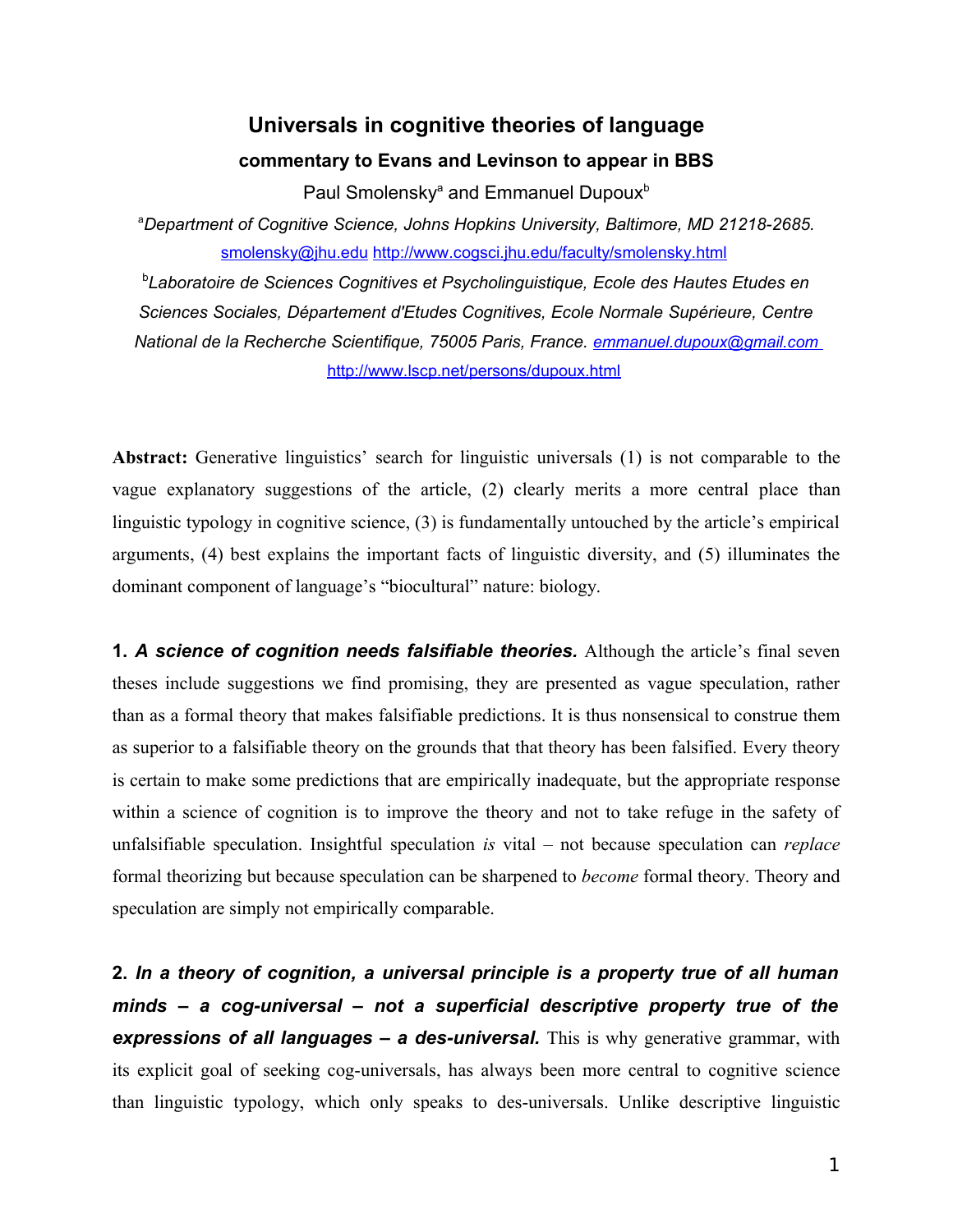typology, generative grammar merits a central place in cognitive science because its topic is cognition and its method is science – falsifiable theory formulation.

*3a. Counterexamples to des-universals are not counterexamples to cog***universals.** The des- universals of Box 1 must not be confused with the cog-universals sought by generative grammar. This general point applies to all cases addressed in the article, but we only illustrate with one example. That Chinese questions do not locate *wh*-expressions in a different superficial position than the corresponding declarative sentence (Box 1) is a counterexample to a *wh*-movement *des*-universal but, famously, generative syntax has revealed that *Chinese behaves like English* with respect to syntactically determined restrictions on possible interpretations of questions; this follows if questions in both languages involve the same dependency between the same two syntactic positions, one of them "fronted." In English, the fronted position is occupied by the *wh*-phrase and the other is empty, whereas in Chinese the reverse holds (Huang 1998; Legendre et al. 1998). It is the syntactic relation between these positions, not the superficial location of the *wh*-phrase, that restricts possible interpretations. Such a hypothesized *cog-*universal can only be falsified by engaging the full apparatus of the formal theory. It establishes nothing to point to the superficial fact that *wh*-expressions in Chinese are not fronted.

## **3b.** *There are two types of cog-universals: Architectural and specific universals.*

The former specify the computational architecture of language: levels of representation (phonological, syntactic, semantic, etc.) data structures (features, hierarchical trees, indexes, etc.), operations (rule application, constraint satisfaction, etc.). The authors correctly recognize these as "design features" of human languages, but they erroneously exclude them from the set of relevant universals. These architectural universals do not yield falsifiable predictions regarding typology, but they yield falsifiable predictions regarding language learnability. For instance, Peperkamp et al (2008) showed that without architectural universals regarding phonological rules, general-purpose unsupervised learning algorithms simply fail to acquire the phonemes of a language. The latter, specific universals, are tied to particular formal theories specifying in detail the architecture's levels, structures, and operations, thus yielding falsifiable predictions regarding language typology.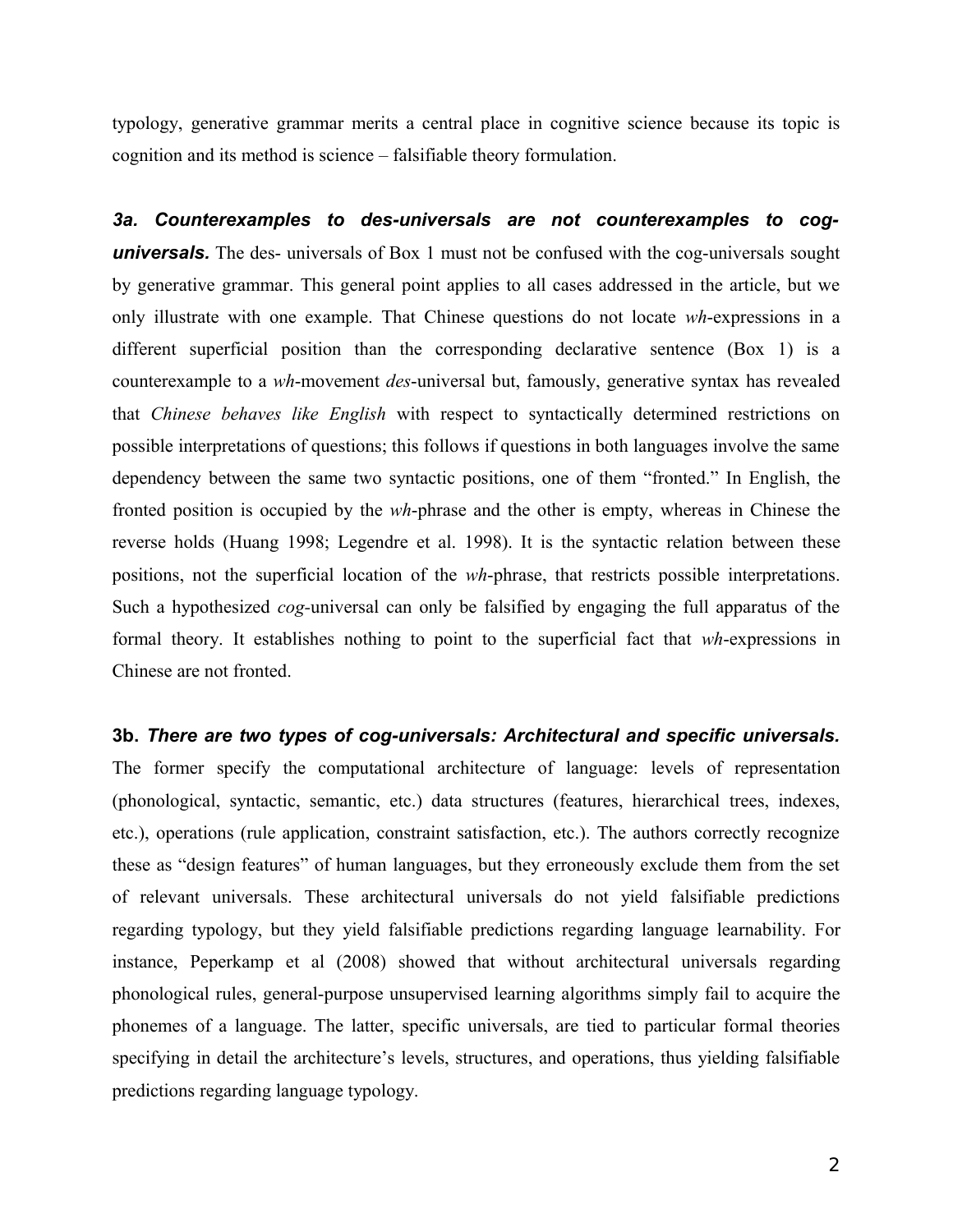**4a.** *Optimality Theory (OT), mentioned in the article as a promising direction, contains the strongest architectural and specific universals currently available* **within generative grammar.** According to OT's architectural universals (Prince & Smolensky 1993/2004; 1997), grammatical computation is optimization over a set of ranked constraints. This strong hypothesis (more than the hypothesis of "parameters"), has contributed insight into all levels of grammatical structure from phonology to pragmatics and has addressed acquisition, processing, and probabilistic variation (http://roa.rutgers.edu hosts more than 1,000 OT papers). In a particular OT *theory*, specific universals take the form of a set of constraints (e.g.,  $C1 =$  "a sentence requires a subject";  $C2 =$  "each word must have an interpretation," and so on. A *grammar* for a particular language is then a priority ranking of these constraints. For instance, C1 is ranked higher than C2 in the English grammar, so we say "it is raining," although expletive "it" contributes nothing to the meaning; in Italian, the reverse priority relation holds, making the subjectless sentence "piove" *optimal –* grammatical (Grimshaw & Samek-Lodovici 1998).

**4b.** *OT's cog-universals yield theories of cross-linguistic typology that generally* **predict the absence of des-universals.** Each ranking of a constraint set mechanically predicts the possible existence of a human language. OT therefore provides theories of linguistic typology that aim, as rightly urged by the article, to grapple with the full spectrum of crosslinguistic variation. OT makes use of a large set of specific universals (i.e., constraints), but because of the resolution of constraint conflict through optimization, they do not translate into des-universals. In the preceding example, C1 is violated in Italian and C2 in English. Some desuniversals can emerge, however, as general properties of the entire typology, and they can be falsified by the data (as, perhaps, the existence of onsetless languages). This does not entail abandoning the Generative Linguistics program nor the OT framework, but revising the theory with an improved set of specific universals.

**5.** *Language is more a biological trait than a cultural construct.* The authors do not provide criteria to determine where language is located on the continuum of biocultural hybrids. Lenneberg, quoted in the target article, presented four criteria for distinguishing biological traits